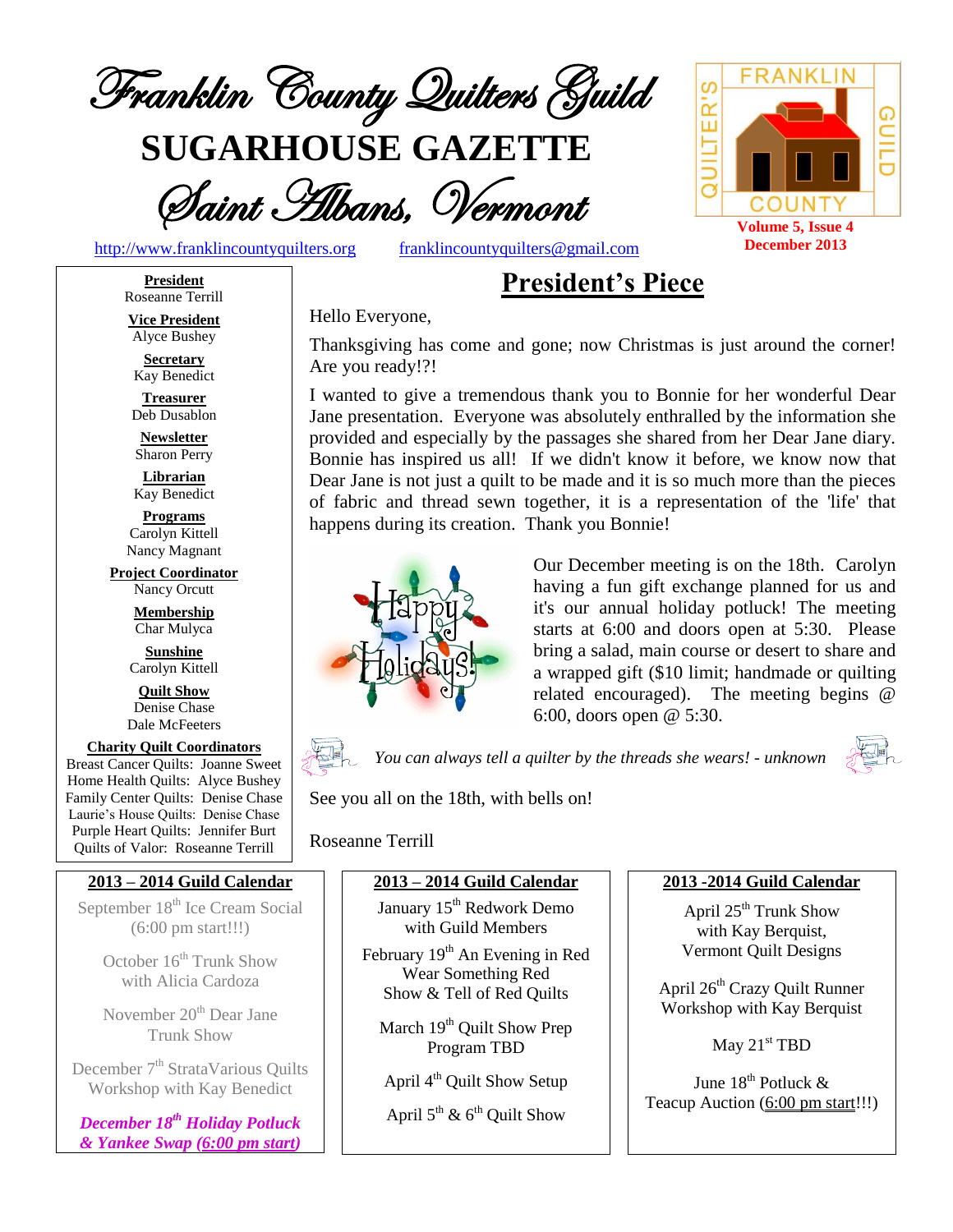#### **FRANKLIN COUNTY QUILTERS GUILD**

Minutes of November 20, 2013

Present: Total attended 60+, including new members Shelley Hitchcock, Ilamae Lund, and Carol Mahoney, and guests Lucie Fortin, Helen Bicknell, and Pam Haas.

Meeting called to order at 7:00 p.m. by Roseanne Terrill, President

**Secretary's Report** for October meeting: Motion to accept by Sharon Perry, seconded by Joanne Sweet

**Treasurer's Report** for October: Motion to accept by Sharon Perry, seconded by Linda Nadeau

#### **Old Business**

*Mini-Retreat and Workshop:* Saturday, December 7 from 9:30am to 3 pm at Church of the Rock. Discussed fabric and supplies needed for workshop. *Quilt Show:*

- Diane Forey distributed raffle tickets.
- Margaret Miller reported that two vendors have signed up so far.
- Sandra Palmer, the quilt appraiser, is returning for this year's show. She charges \$40 for one quilt, less for additional quilts. Denise Chase and Dale McFeeters will book appointments.
- Items are needed for the Silent Auction.
- Ten quilts have been registered so far for the show.
- A brief quilt show committee meeting is to be held immediately following the guild meeting.

#### **New Business**

*Block of the Month:* For the December block, Color #1 is green, Color 2 is cream and Color 3 is solid black or black print. Instructions from Quilter's Cache were distributed.

*Library:* Highlighted were five books in the guild library which have a Christmas or winter theme.

*T3 (Tips, Tricks and Techniques):* Use ice cube trays, Crystal Light containers, and Rx bottles to organize bobbins and thread. Use 6" ruler to roll and fold fabric. Tape pen cap to sewing machine to hold seam ripper. Mark used rotary cutter blades.

#### *Other New Business*

- Elaine Magnan showed a quilt top made from first month BOM; would be quick and easy for charity quilts.
- Sharon Perry put a demo on facebook for a friendship braid table runner. She also has

business cards for a sewing machine repairman who will pick up and deliver.

- Gwen Guyette is selling tickets for a quilt she made to raise money for a friend's daughter.
- Pam Salazar will have quilt appraisals in her home. Contact info to appear in newsletter.

#### **Monthly Drawings**

- Door Prize: Char Mulyca
- Charity Quilts: Marge Taylor
- Block of the Month: Sue McGregor

#### **Program**

Bonnie Evans and her Stitch & Bitch group displayed their Dear Jane quilts in various stages of completion. Bonnie spoke about the original quilt, and its maker, and shared her personal experience making a Dear Jane quilt. There was a drawing for two quilt books autographed by Brenda Papadakis; Elaine Magnan and Ann Jacobs won the books. At the December meeting, there will be a drawing for other Dear Jane goodies.

#### **Show and Tell**

**Next meeting** - Wednesday, December 18, 2013 at 6pm (doors open at 5:30). Program: Pot Luck Supper (Bring a salad, or a main course, or a dessert to share.) and Yankee Swap (Bring a wrapped gift - \$10 limit, handmade and/or quilting-related encouraged.)

Meeting adjourned at 8:50 p.m. Minutes submitted by Kay Benedict, Secretary

# Ho!!!…Ho!!!…Ho!!!

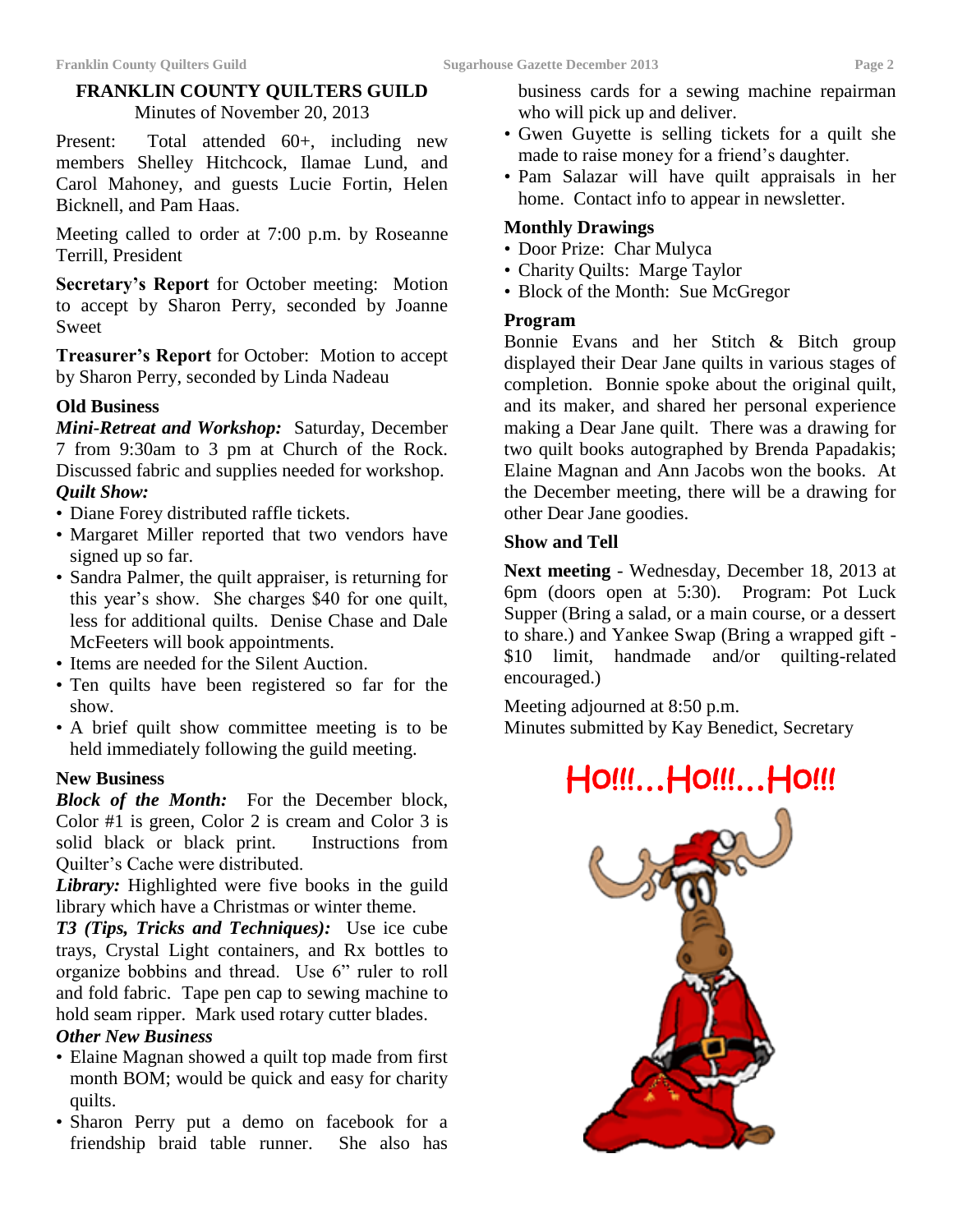#### **TREASURER'S REPORT FOR DECEMBER 2013**

#### **FRANKLIN COUNTY QUILTER'S GUILD Treasurer's Report -- December 18, 2013**

| <b>Opening Balance</b>                        |                       |          | \$5,572.96 |
|-----------------------------------------------|-----------------------|----------|------------|
| <b>Funds Collected</b>                        |                       | \$0.00   |            |
| <b>Funds Collected Total</b>                  |                       | \$0.00   |            |
|                                               | Sub-Total             |          | \$5,572.96 |
| Funds paid out                                |                       |          |            |
| Church of the Rock, Dec rent                  |                       | \$35.00  |            |
| Gerald Perry, Room set-up for Dec             |                       | \$25.00  |            |
| Bonnie Evans, Dear Jane books & goodies       |                       | \$71.00  |            |
| Sharon Perry, Website Hosting Domain renewal  |                       | \$62.52  |            |
| Regal Art, QS Posters                         |                       | \$175.94 |            |
| St. Albans City Hall, QS banner               |                       | \$40.00  |            |
| CVQG, QS Quilt poles rental                   |                       | \$200.00 |            |
| St. Albans City Hall, QS Hall rental (2 days) |                       | \$300.00 |            |
| <b>Funds Paid Out Total</b>                   |                       | \$909.46 |            |
|                                               | Grand<br><b>Total</b> |          | \$4,663.50 |
|                                               |                       |          |            |

2013 YTD Collections: \$8524.13

Respectfully submitted, Deborah L. Dusablon, Treasurer 12/18/13

#### **QUILT TIPS**

- A three-ring binder with page protectors is perfect to store patterns you'd like to make some day.
- Take care of your tools. This means having your machine services, dusting out the bobbin area, and replacing needles frequently (every 5-8 hours of sewing time), keeping a sharp blade in your rotary cutter, using sharp pins (throw away the bent ones), and having a good seam ripper with a small point at the end.
- When starting a cut with your rotary cutter, start 1" in, rock back, and then make the cut away from you. This will prevent those nicks in the blade.
- Press each step as you make a quilt and trim all the threads.

*Deadline for articles for the next newsletter:*

**Thursday, January 2nd, 2014**

Please email articles to Sharon Perry, [vtquilter@gmail.com,](mailto:vtquilter@gmail.com) or mail to PO Box 517, Montgomery Center VT 05471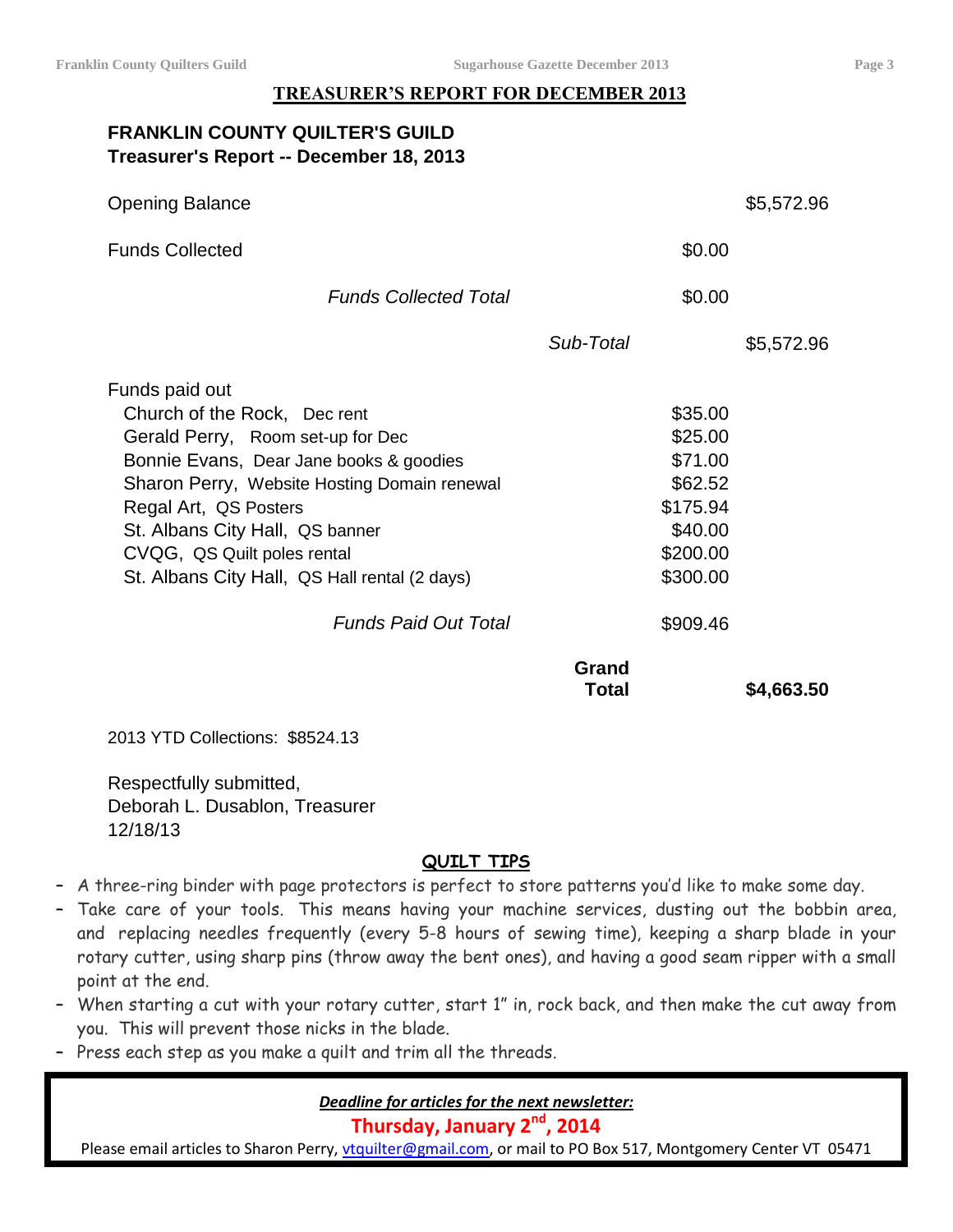#### **DECEMBER MEETING: HOLIDAY POTLUCK**

The December meeting is the guild's annual Holiday Potluck. The meeting, beginning with dinner, will start at 6:00 pm, and doors will open at 5:30 pm.

Members are asked to bring a potluck dish to share. The dish can be a main entrée or a salad/side dish or a dessert. Following dinner, there will be a Yankee Swap. Bring a wrapped gift (\$10 limit) to participate; handmade and/or quilting-related gifts are encouraged.

#### **QUILT CHALLENGE FOR QUILT SHOW**

The quilt show committee met after the November meeting. With the obvious excitement generated by the Dear Jane program, the committee discussed the possibility of a challenge for the quilt show with the Dear Jane quilt as the inspiration. It was also pointed out that 2014 marks the 150<sup>th</sup> anniversary of the St. Albans Raid during the Civil War.

So here it is:

- 1. The Challenge Quilt can be no larger than 24"W by 24"H. It can be any size smaller.
- 2. The quilt must include at least one (1) block or pieced/appliquéd triangle from the Dear Jane quilt. The block/triangle can be resized to any measurement to fit within the quilt's size limitations above. Any other blocks in the quilt can be any design as long as at least one (1) block/triangle is a Dear Jane block/triangle.
- 3. The quilt must be completed using Civil War-era reproduction fabrics or fabrics which look like Civil War-era fabrics.
- 4. The quilt must be entered into the 2014 quilt show. The Dear Jane block or triangle needs to be identified, by the Dear Jane name and Dear Jane location (i.e. Tic-Tac-Toe, C-4), in the quilt's description on the entry form.

If anyone has any questions, please email Sharon Perry at [vtquilter@gmail.com](mailto:vtquilter@gmail.com) or call her at 326- 3135.

### **REDWORK DEMO AT JANUARY MEETING**

Sharon Perry is organizing a demonstration of Redwork/embroidery for the January meeting. She plans to have a few other guild members help with the demonstration and share their embroidery techniques too.

There will be several tables for the demos with a member experienced in Redwork at each table. Guild members will break up into smaller groups to watch the demo at each table.

If you would like to be prepared to practice some Redwork stitches at the January meeting, Sharon suggests the following supplies:

- **A design you would like to embroider**… something relatively easy…and no…the Covered Bridge patterns are not relatively easy! Sharon will be bringing some heart designs to hand out at the December meeting which can be found at [http://embroidery.about.com/od/Embroidery](http://embroidery.about.com/od/Embroidery-Patterns-Projects/ss/Paisley-Hearts-3-Piece-Pattern-Set_2.htm) [-Patterns-Projects/ss/Paisley-Hearts-3-Piece-](http://embroidery.about.com/od/Embroidery-Patterns-Projects/ss/Paisley-Hearts-3-Piece-Pattern-Set_2.htm)[Pattern-Set\\_2.htm](http://embroidery.about.com/od/Embroidery-Patterns-Projects/ss/Paisley-Hearts-3-Piece-Pattern-Set_2.htm)
- **A piece of fabric** which is 4 inches larger than both the width and height of the embroidery design AND is at least 2 inches larger than your embroidery hoop. I would recommend either white or cream; it can be a solid or a tone-on-tone fabric.
- **DMC** embroidery floss in a color of your choice
- A **Pigma Micron pen** in a color to match you thread choice **OR mechanical pencil**
- A 4-inch or 5-inch **embroidery hoop**… anything bigger will be too hard to hold for longer periods of time. I prefer the plastic hoops. If you already have a larger hoop, bring it to use. You can always buy a smaller one in the future.
- **Size 8 embroidery needles**
- **Four (4) pins**
- **Scissors** to clip threads
- A **light box** only if you have one already. Do NOT go out and buy one! Sharon will share several ways to "create" your own light box with items you may have at home and WITHOUT spending any money.

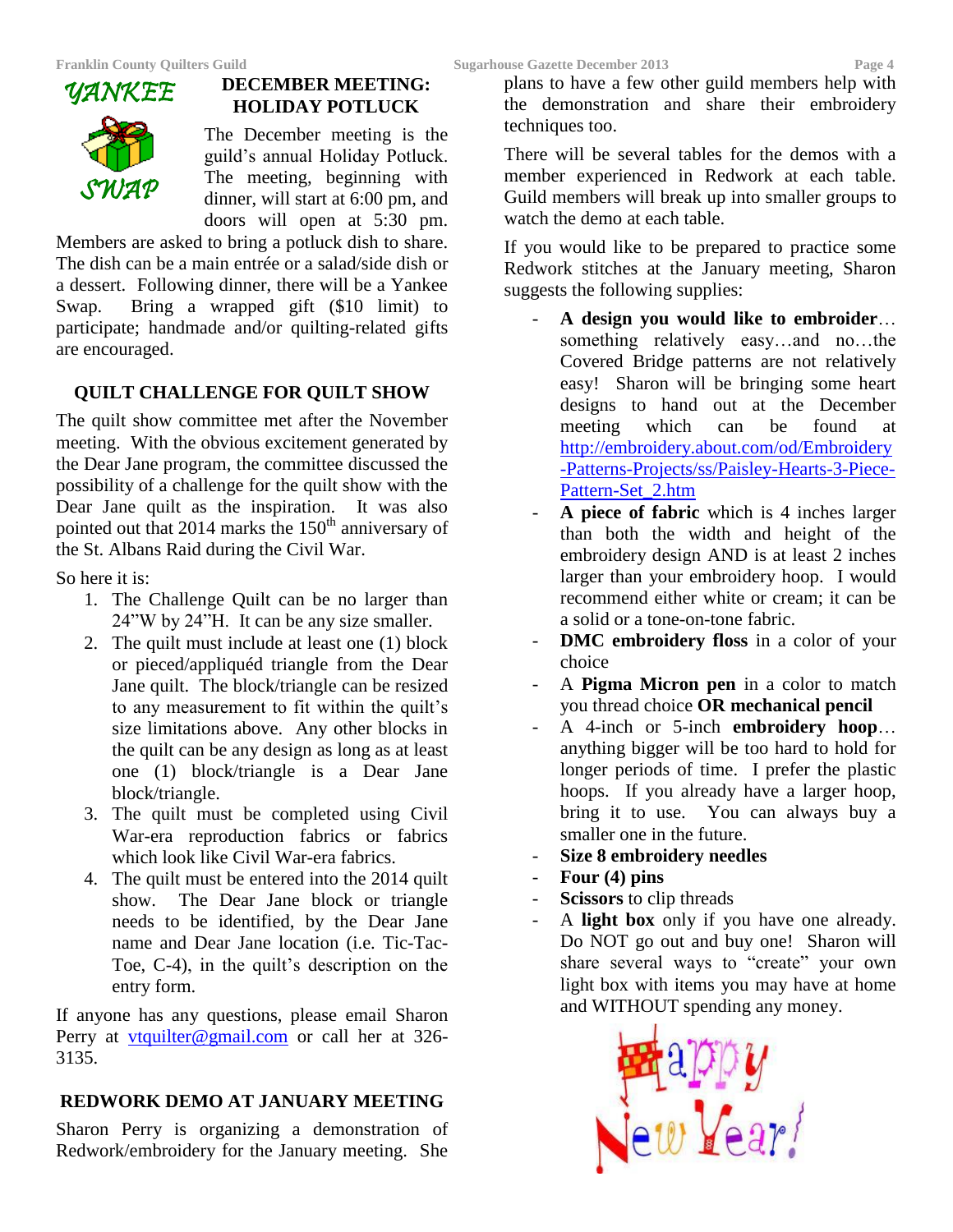## **DECEMBER 2013 BLOCK OF THE MONTH PATTERN: SQUARES UPON SQUARES**



**Pattern from www.quilterscache.com Use green for Color 1, cream for Color 2, and black or black print for Color 3.** If you have any questions, call Carol Stanley 849-2949.

**Click the link below for the Squares Upon Squares block pattern <http://www.quilterscache.com/S/SquaresUponSquaresBlock.html>**

Don't forget to continue to Page 2 of the instructions; the link to Page 2 is at the bottom of the page.

### **ON THE WEB…PATTERNS FOR NOVEMBER**

**TINY TANNENBAUM: [http://www.mccallsquilting.com/content\\_downloads/Tiny\\_Tannenbaum\\_9430.pdf](http://www.mccallsquilting.com/content_downloads/Tiny_Tannenbaum_9430.pdf) SANTA IS A STAR:<http://www.quiltviews.com/wp-content/uploads/2011/11/doak-ornaments.pdf> FREE STOCKING PATTERNS:<http://quiltinglibrary.blogspot.com/2011/12/35-free-christmas-stocking-patterns.html>**

### **FEATURED ONLINE TUTORIAL: WONKY STAR QUILT From Missouri Star Quilt Company**

[http://www.youtube.com/watch?v=eMoE5-q1lP4&feature=c4](http://www.youtube.com/watch?v=eMoE5-q1lP4&feature=c4-overview&list=UUWnhR7raxVFDHmDXqCIzuAw) [overview&list=UUWnhR7raxVFDHmDXqCIzuAw](http://www.youtube.com/watch?v=eMoE5-q1lP4&feature=c4-overview&list=UUWnhR7raxVFDHmDXqCIzuAw)

## RECIPE CORNER: OREO TRUFFLES

 1 lb. Oreo cookies (3 sleeves) 1 lb. milk chocolate 8 oz. cream cheese, room temperature ½ lb. white chocolate ½ teaspoon vanilla extract

- Using a food processor, grind cookies to a fine powder. With a mixer, blend cookie powder, cream cheese and vanilla extract until thoroughly mixed (there should be no white traces of cream cheese).
- Roll into small balls and place on wax-lined cookie sheet. Refrigerate for 45 minutes.
- Line two cookie sheets with wax paper. In double-boiler, melt milk chocolate. Dip balls and coat thoroughly. With slotted spoon, lift balls out of chocolate and let excess chocolate drip off. Place on wax-paper-lined cookie sheet.
- In separate double boiler, melt white chocolate. Using a fork, drizzle white chocolate over balls. Let cool.

- Store in airtight container, in refrigerator.

1. Note: You can forego the chocolate 'dip' and roll the truffles into various mixtures, such as chopped nuts, chocolate sprinkles, various colored candy sprinkles or sugars, cocoa powder or chocolate shavings. All are still pretty with less work.